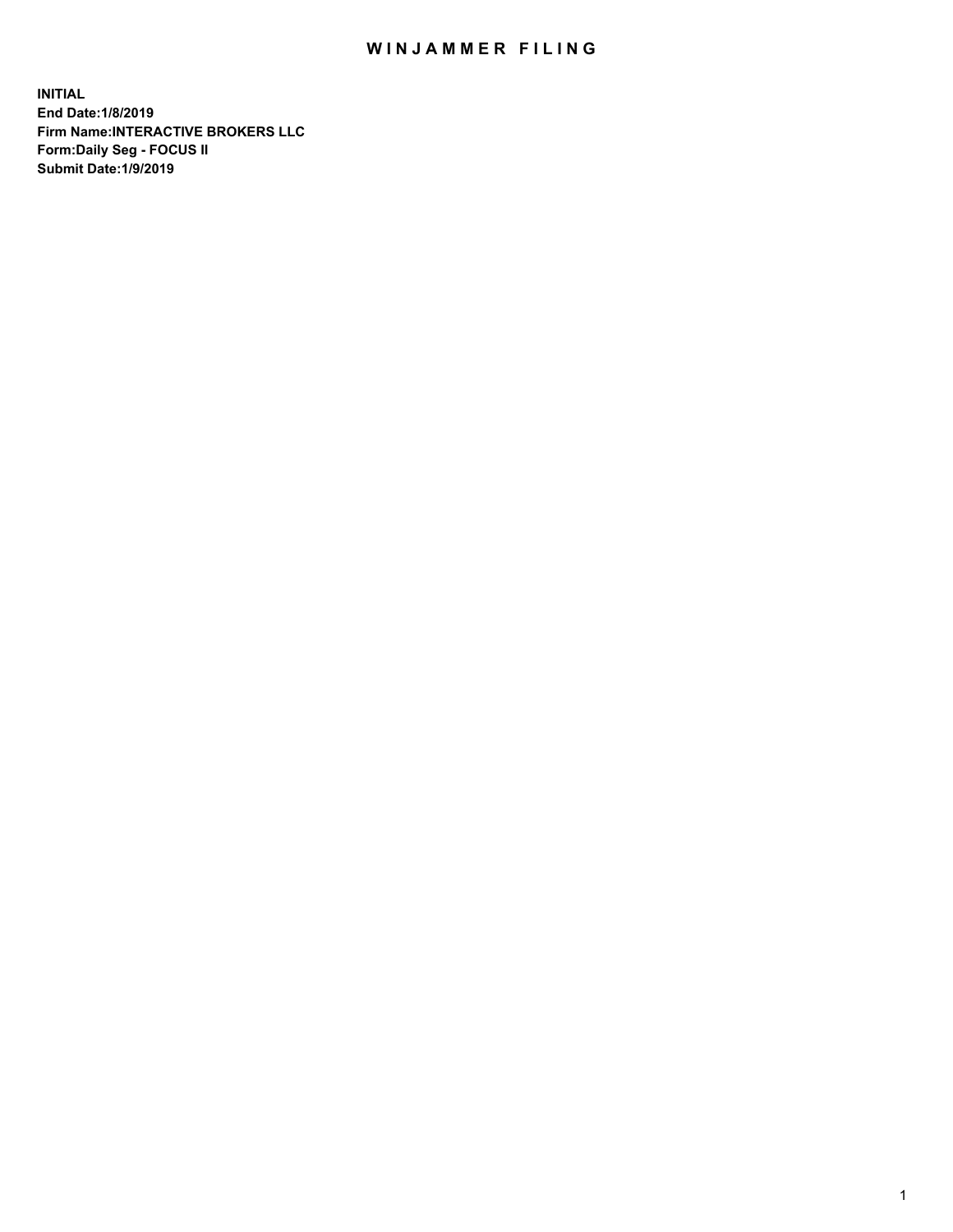**INITIAL End Date:1/8/2019 Firm Name:INTERACTIVE BROKERS LLC Form:Daily Seg - FOCUS II Submit Date:1/9/2019 Daily Segregation - Cover Page**

| Name of Company                                                                                                                                                                                                                                                                                                                | <b>INTERACTIVE BROKERS LLC</b>                                                      |
|--------------------------------------------------------------------------------------------------------------------------------------------------------------------------------------------------------------------------------------------------------------------------------------------------------------------------------|-------------------------------------------------------------------------------------|
| <b>Contact Name</b>                                                                                                                                                                                                                                                                                                            | James Menicucci                                                                     |
| <b>Contact Phone Number</b>                                                                                                                                                                                                                                                                                                    | 203-618-8085                                                                        |
| <b>Contact Email Address</b>                                                                                                                                                                                                                                                                                                   | jmenicucci@interactivebrokers.c<br>om                                               |
| FCM's Customer Segregated Funds Residual Interest Target (choose one):<br>a. Minimum dollar amount: ; or<br>b. Minimum percentage of customer segregated funds required:% ; or<br>c. Dollar amount range between: and; or<br>d. Percentage range of customer segregated funds required between:% and%.                         | $\overline{\mathbf{0}}$<br>$\overline{\mathbf{0}}$<br>155,000,000 245,000,000<br>00 |
| FCM's Customer Secured Amount Funds Residual Interest Target (choose one):<br>a. Minimum dollar amount: ; or<br>b. Minimum percentage of customer secured funds required:% ; or<br>c. Dollar amount range between: and; or<br>d. Percentage range of customer secured funds required between:% and%.                           | $\overline{\mathbf{0}}$<br>$\pmb{0}$<br>80,000,000 120,000,000<br>00                |
| FCM's Cleared Swaps Customer Collateral Residual Interest Target (choose one):<br>a. Minimum dollar amount: ; or<br>b. Minimum percentage of cleared swaps customer collateral required:% ; or<br>c. Dollar amount range between: and; or<br>d. Percentage range of cleared swaps customer collateral required between:% and%. | $\overline{\mathbf{0}}$<br>$\underline{\mathbf{0}}$<br>0 <sub>0</sub><br>00         |

Attach supporting documents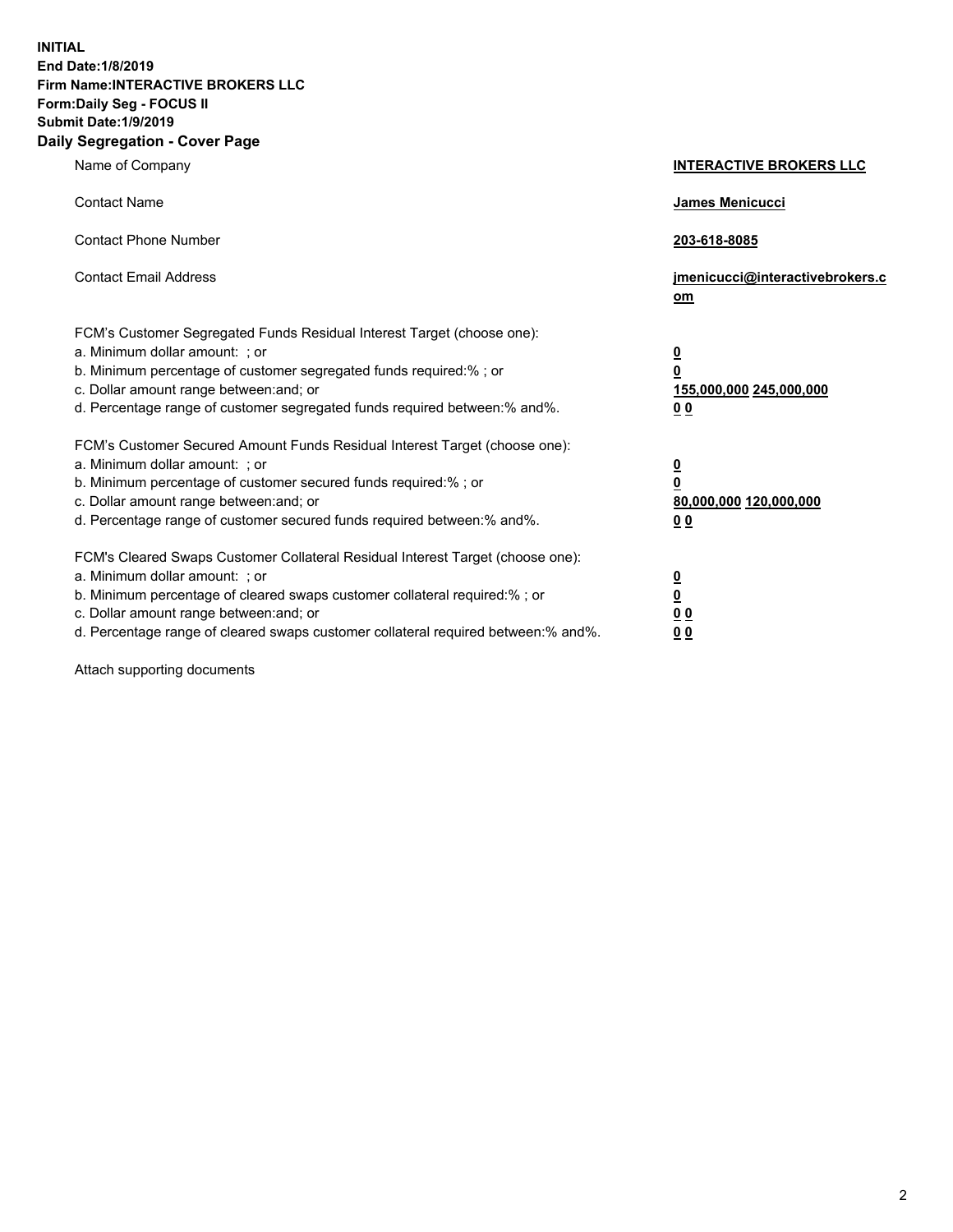## **INITIAL End Date:1/8/2019 Firm Name:INTERACTIVE BROKERS LLC Form:Daily Seg - FOCUS II Submit Date:1/9/2019 Daily Segregation - Secured Amounts**

|     | <u> Bany Obynogation – Oboaroa Ambants</u>                                                                 |                                                      |
|-----|------------------------------------------------------------------------------------------------------------|------------------------------------------------------|
|     | Foreign Futures and Foreign Options Secured Amounts                                                        |                                                      |
|     | Amount required to be set aside pursuant to law, rule or regulation of a foreign                           | $0$ [7305]                                           |
|     | government or a rule of a self-regulatory organization authorized thereunder                               |                                                      |
| 1.  | Net ledger balance - Foreign Futures and Foreign Option Trading - All Customers                            |                                                      |
|     | A. Cash                                                                                                    | 440,045,395 [7315]                                   |
|     | B. Securities (at market)                                                                                  | $0$ [7317]                                           |
| 2.  | Net unrealized profit (loss) in open futures contracts traded on a foreign board of trade                  | 6,104,739 [7325]                                     |
| 3.  | Exchange traded options                                                                                    |                                                      |
|     | a. Market value of open option contracts purchased on a foreign board of trade                             | 171,203 [7335]                                       |
|     | b. Market value of open contracts granted (sold) on a foreign board of trade                               | -70,219 [7337]                                       |
| 4.  | Net equity (deficit) (add lines 1. 2. and 3.)                                                              | 446,251,118 [7345]                                   |
| 5.  | Account liquidating to a deficit and account with a debit balances - gross amount                          | 6,850 [7351]                                         |
|     | Less: amount offset by customer owned securities                                                           | 0 [7352] 6,850 [7354]                                |
| 6.  | Amount required to be set aside as the secured amount - Net Liquidating Equity                             | 446,257,968 [7355]                                   |
|     | Method (add lines 4 and 5)                                                                                 |                                                      |
| 7.  | Greater of amount required to be set aside pursuant to foreign jurisdiction (above) or line<br>6.          | 446,257,968 [7360]                                   |
|     | FUNDS DEPOSITED IN SEPARATE REGULATION 30.7 ACCOUNTS                                                       |                                                      |
| 1.  | Cash in banks                                                                                              |                                                      |
|     | A. Banks located in the United States                                                                      | 78,518,444 [7500]                                    |
|     | B. Other banks qualified under Regulation 30.7                                                             | 0 [7520] 78,518,444 [7530]                           |
| 2.  | Securities                                                                                                 |                                                      |
|     | A. In safekeeping with banks located in the United States                                                  | 408,157,675 [7540]                                   |
|     | B. In safekeeping with other banks qualified under Regulation 30.7                                         | 0 [7560] 408,157,675 [7570]                          |
| 3.  | Equities with registered futures commission merchants                                                      |                                                      |
|     | A. Cash                                                                                                    | $0$ [7580]                                           |
|     | <b>B.</b> Securities                                                                                       | $0$ [7590]                                           |
|     | C. Unrealized gain (loss) on open futures contracts                                                        | $0$ [7600]                                           |
|     | D. Value of long option contracts                                                                          | $0$ [7610]                                           |
|     | E. Value of short option contracts                                                                         | 0 [7615] 0 [7620]                                    |
| 4.  | Amounts held by clearing organizations of foreign boards of trade                                          |                                                      |
|     | A. Cash                                                                                                    | $0$ [7640]                                           |
|     | <b>B.</b> Securities                                                                                       | $0$ [7650]                                           |
|     | C. Amount due to (from) clearing organization - daily variation                                            | $0$ [7660]                                           |
|     | D. Value of long option contracts                                                                          | $0$ [7670]                                           |
|     | E. Value of short option contracts                                                                         | 0 [7675] 0 [7680]                                    |
| 5.  | Amounts held by members of foreign boards of trade                                                         |                                                      |
|     | A. Cash                                                                                                    | 83,270,021 [7700]                                    |
|     | <b>B.</b> Securities                                                                                       | $0$ [7710]                                           |
|     | C. Unrealized gain (loss) on open futures contracts                                                        | -2,033,895 [7720]                                    |
|     | D. Value of long option contracts                                                                          | 171,203 [7730]                                       |
|     | E. Value of short option contracts                                                                         | <mark>-70,219</mark> [7735] <u>81,337,110</u> [7740] |
| 6.  | Amounts with other depositories designated by a foreign board of trade                                     | $0$ [7760]                                           |
| 7.  | Segregated funds on hand                                                                                   | $0$ [7765]                                           |
| 8.  | Total funds in separate section 30.7 accounts                                                              | 568,013,229 [7770]                                   |
| 9.  | Excess (deficiency) Set Aside for Secured Amount (subtract line 7 Secured Statement<br>Page 1 from Line 8) | 121,755,261 [7380]                                   |
| 10. | Management Target Amount for Excess funds in separate section 30.7 accounts                                | 80,000,000 [7780]                                    |
| 11. | Excess (deficiency) funds in separate 30.7 accounts over (under) Management Target                         | 41,755,261 [7785]                                    |
|     |                                                                                                            |                                                      |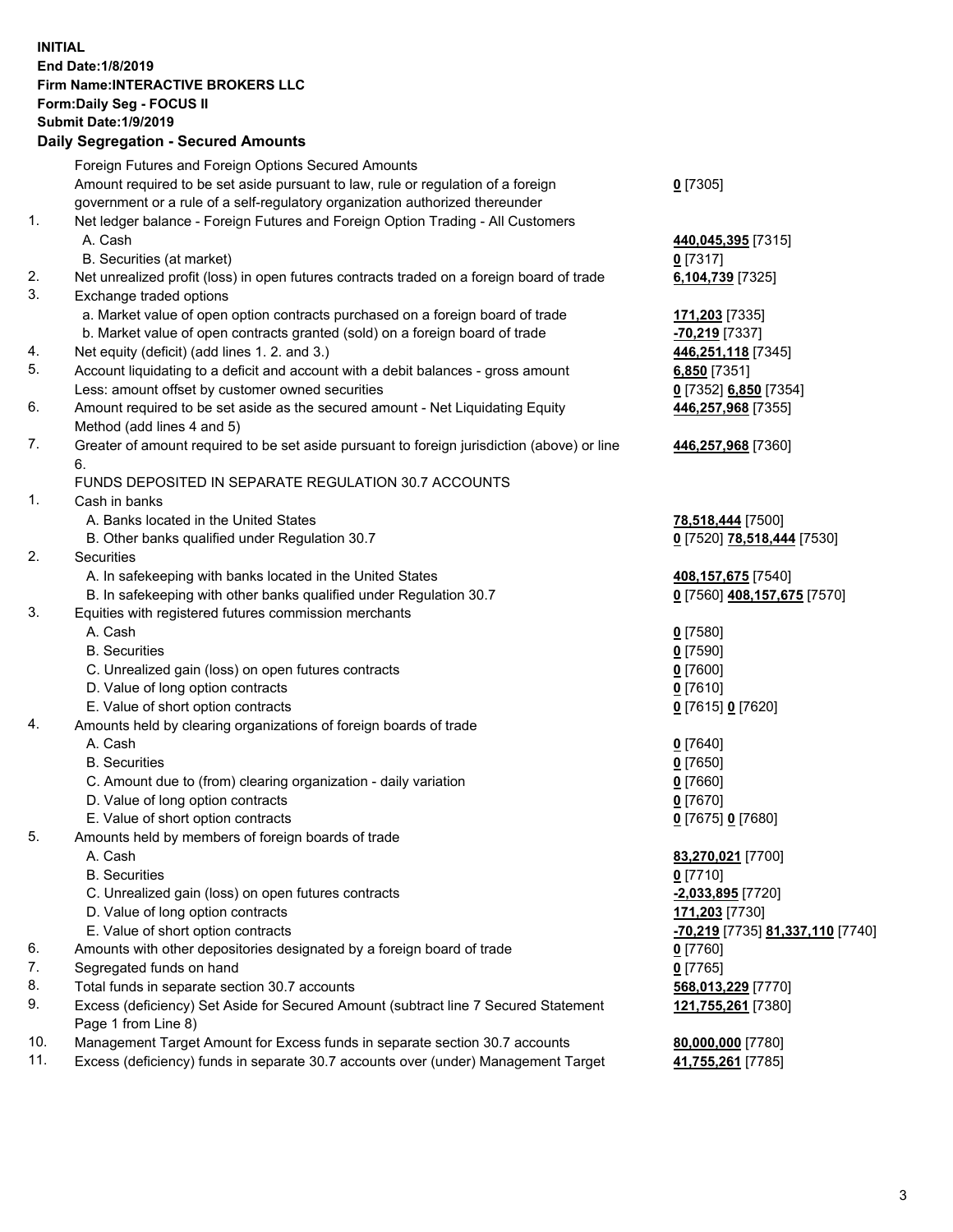|     | <b>INITIAL</b>                                                                      |                           |
|-----|-------------------------------------------------------------------------------------|---------------------------|
|     | End Date: 1/8/2019                                                                  |                           |
|     | <b>Firm Name:INTERACTIVE BROKERS LLC</b>                                            |                           |
|     | Form: Daily Seg - FOCUS II                                                          |                           |
|     | <b>Submit Date: 1/9/2019</b>                                                        |                           |
|     | Daily Segregation - Segregation Statement                                           |                           |
|     | SEGREGATION REQUIREMENTS (Section 4d(2) of the CEAct)                               |                           |
| 1.  | Net ledger balance                                                                  |                           |
|     | A. Cash                                                                             | 3,964,182,670 [7010]      |
|     | B. Securities (at market)                                                           | $0$ [7020]                |
| 2.  | Net unrealized profit (loss) in open futures contracts traded on a contract market  | -26,040,285 [7030]        |
| 3.  | Exchange traded options                                                             |                           |
|     | A. Add market value of open option contracts purchased on a contract market         | 345,503,958 [7032]        |
|     | B. Deduct market value of open option contracts granted (sold) on a contract market | 406,263,886 [7033]        |
| 4.  | Net equity (deficit) (add lines 1, 2 and 3)                                         | 3,877,382,457 [7040]      |
| 5.  | Accounts liquidating to a deficit and accounts with                                 |                           |
|     | debit balances - gross amount                                                       | 1,443,957 [7045]          |
|     | Less: amount offset by customer securities                                          | 0 [7047] 1,443,957 [7050] |
| 6.  | Amount required to be segregated (add lines 4 and 5)                                | 3,878,826,414 [7060]      |
|     | FUNDS IN SEGREGATED ACCOUNTS                                                        |                           |
| 7.  | Deposited in segregated funds bank accounts                                         |                           |
|     | A. Cash                                                                             | 409,096,840 [7070]        |
|     | B. Securities representing investments of customers' funds (at market)              | 2,439,221,200 [7080]      |
|     | C. Securities held for particular customers or option customers in lieu of cash (at | $0$ [7090]                |
|     | market)                                                                             |                           |
| 8.  | Margins on deposit with derivatives clearing organizations of contract markets      |                           |
|     | A. Cash                                                                             | 6,869,813 [7100]          |
|     | B. Securities representing investments of customers' funds (at market)              | 1,322,199,470 [7110]      |
|     | C. Securities held for particular customers or option customers in lieu of cash (at | $0$ [7120]                |
|     | market)                                                                             |                           |
| 9.  | Net settlement from (to) derivatives clearing organizations of contract markets     | 1,252,858 [7130]          |
| 10. | Exchange traded options                                                             |                           |
|     | A. Value of open long option contracts                                              | 345,534,026 [7132]        |
|     | B. Value of open short option contracts                                             | -406,331,248 [7133]       |
| 11. | Net equities with other FCMs                                                        |                           |
|     | A. Net liquidating equity                                                           | $0$ [7140]                |
|     | B. Securities representing investments of customers' funds (at market)              | $0$ [7160]                |
|     | C. Securities held for particular customers or option customers in lieu of cash (at | $0$ [7170]                |
|     | market)                                                                             |                           |
| 12. | Segregated funds on hand                                                            | $0$ [7150]                |
| 13. | Total amount in segregation (add lines 7 through 12)                                | 4,117,842,959 [7180]      |
| 14. | Excess (deficiency) funds in segregation (subtract line 6 from line 13)             | 239,016,545 [7190]        |
| 15. | Management Target Amount for Excess funds in segregation                            | 155,000,000 [7194]        |
|     |                                                                                     |                           |

16. Excess (deficiency) funds in segregation over (under) Management Target Amount Excess

**84,016,545** [7198]